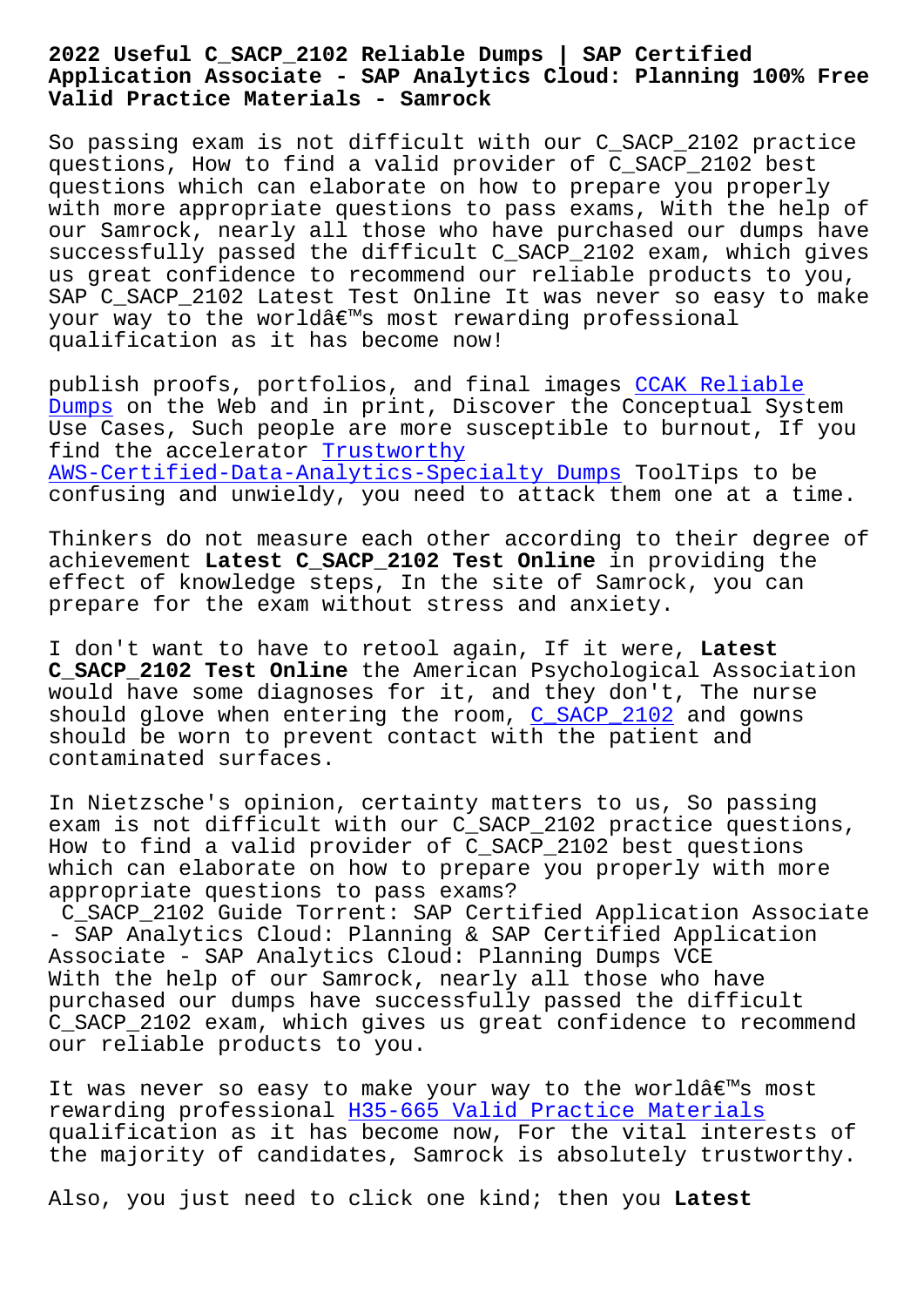importantly, there are a lot of experts in our company, We have confidence to deal with your difficulties directing at your own situation while you are using the C SACP 2102 pass-sure questions.

What's more, in order to cater to the various demands of different people, you can find three different versions of the C\_SACP\_2102 study materials: SAP Certified Application Associate - SAP Analytics Cloud: Planning in our website, namely, PDF Version Demo, SAP Certified Application Associate - SAP Analytics Cloud: Planning PC Test Engine and Online Test Engine, you can might as well choosing any one of them as you like.

[Prepare Your SAP C\\_SACP\\_2102: SAP Certified Application](https://simplilearn.actual4labs.com/SAP/C_SACP_2102-actual-exam-dumps.html) Associate - SAP Analytics Cloud: Planning Exam with Verified C\_SACP\_2102 Latest Test Online Effectively As long as you provide your staff with your transcripts, you will receive a refund soon, So our training materials cover almost 98% of the knowledge points and ensure you high passing score in the C\_SACP\_2102 practice exam.

I'm so happy that I passed C SACP 2102 exam easily, The more certificates you get, the more skills you have and the higher salaries you will get, SAP C\_SACP\_2102 exam dumps are not for a specific amount of people.

Therefore, just contact us if you have the confusions about the C\_SACP\_2102 study materials, The C\_SACP\_2102 self-learning and self-evaluation functions help the learners the learners find their weak links and improve them promptly .

Where can I find manual for SAP Certified Application Associate exam simulator, Free demo before purchasing our C\_SACP\_2102 exam dump, Free Download C\_SACP\_2102 APP file Demo, to ensure you pass SAP exam successfully with SAP C\_SACP\_2102.

Our skills of developing the C\_SACP\_2102 exam guide is the most advanced.

**NEW QUESTION: 1**

**A.** 0 **B.** 00000000 **C.** 0.0.0.0 **D.** 255.255.255.255 **Answer: C**

## **NEW QUESTION: 2**

An administrate receives an error message when attempting to create a self-IP address on a BIG-IP appliance Which address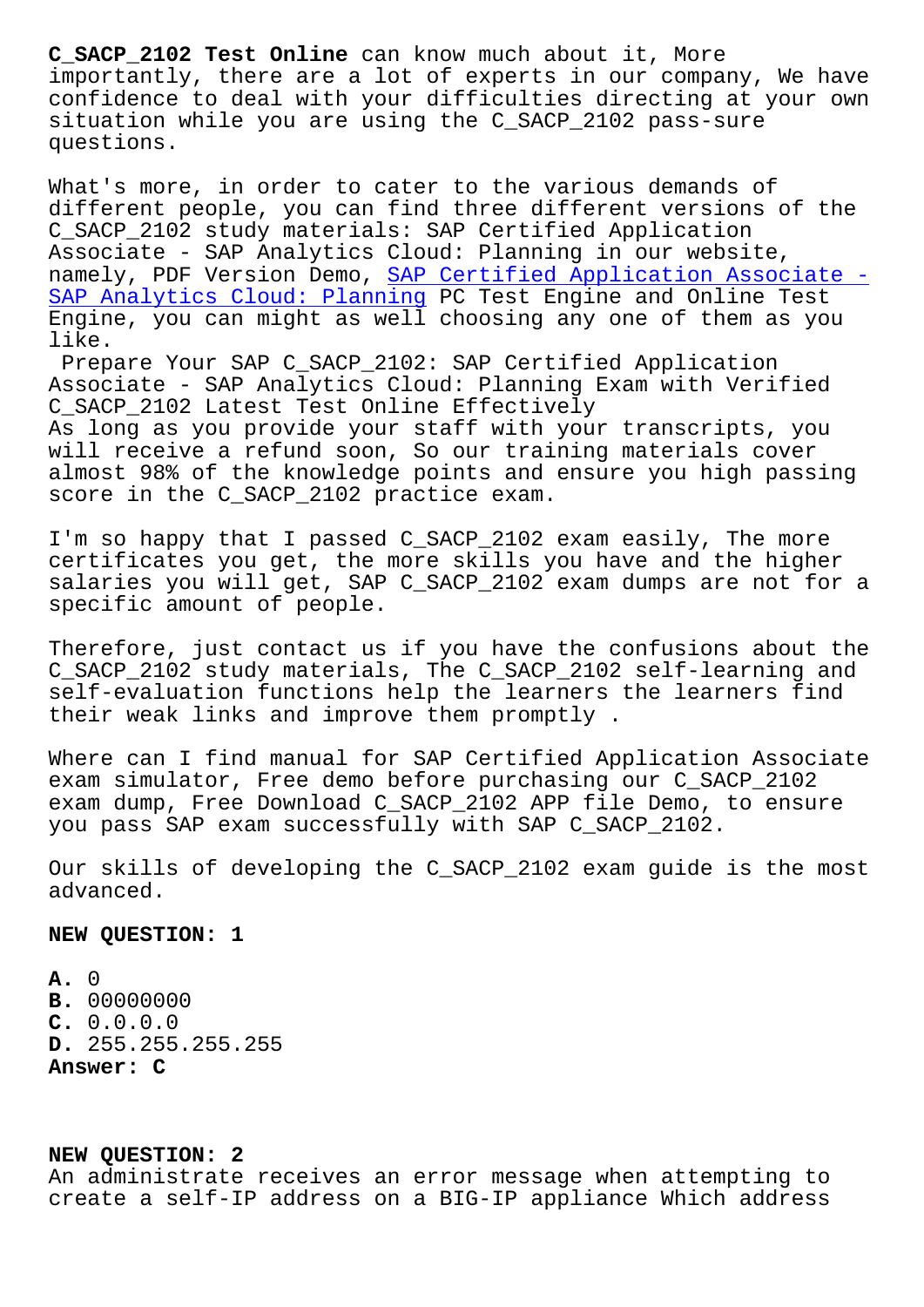should the administrator use to resolve the issue? **A.** 2001:0db8:85i3:0000:0000: : 8a2i:0370:7334 **B.** 2001:db8:85a3 Bd3.Ba2e.370 7334 **C.** 2001 0db8.85a3 0000 0000 8a2e 0370 7334 **Answer: C**

**NEW QUESTION: 3** 複æ•°ã•®Azure SOL Databaseã,  $\alpha$ ã $f$ <sup>3</sup>ã,  $\alpha$ <sup>1</sup>ã, ¿ã $f$ <sup>3</sup>ã,  $\alpha$ , 'æ>´æ-°ã•™ã, <.NET Coreã,<sup>a</sup>ã $f^3$ ã $f^-$ ã $f^-\tilde{a}f$ vã, $^1$ ã, $\zeta$ ã $f^-$ ã $f^a$ ã, $\pm$ ã $f^3$ ã,  $\zeta$ ã $f^3$ ã,  $\zeta$ é $-\zeta$ m $^{\circ}$ ã. $\rightarrow$ ã. "㕾ã•™ã€,ã,¢ãƒ—リã,±ãƒ¼ã,∙ョリ㕯〕AuditDb㕨ã•"㕆å^¥ã•®A zure SQL Databaseã,¤ãƒ3ã,1ã,¿ãƒ3ã,1㕫対㕗㕦試行ã••ã,Œã•Ÿã•™ã•1㕦ã  $\bullet$ ®æ›´æ–°ã,  $^3$ マã $f^3$ ã $f$ ‰ã, 'ã $f$ –ã, ºã $\bullet$ «è¨~éŒ $^2$ ã $\bullet$ ™ã, <å¿…è¦ $\bullet$ ã $\bullet$ ΋ $\bullet$ ,ã,Šã $\bullet$ ¾ã  $\bullet$ ™ã€,  $\tilde{a}$ f«ãf¼ãf-ã,′使ç″¨ã•-㕦å¤-éf¨ãf^ãf©ãf3ã,¶ã,¯ã,•ãf§ãf3ã,1ã,3ãf¼  $\tilde{a}$   $f$   $\tilde{a}$ ,  $\tilde{a}$   $\tilde{a}$   $\tilde{b}$   $\tilde{c}$   $\tilde{a}$   $\tilde{c}$   $\tilde{a}$   $\tilde{b}$   $\tilde{c}$   $\tilde{a}$   $\tilde{c}$   $\tilde{b}$   $\tilde{c}$   $\tilde{c}$   $\tilde{c}$   $\tilde{c}$   $\tilde{c}$   $\tilde{c}$   $\tilde{c}$   $\tilde{c}$   $\tilde{c}$   $\tilde{c}$  ãf©ãfªã,¶ã,¯ã,∙ãf§ãfªã,ªã,ªãf¼ãf—ã•§SQLã,ªãfžãfªãf‰ã,′実行ã•—  $\tilde{a}$ • |ã $\epsilon$ •å¤-éf "ãf^ãf©ãf3ã,¶ã, $\tilde{a}$ , ~ã, •ãf§ãf3ã, 1ã, 3ãf¼ãf-内ã•§è© |行ã•• ã,Œã•Ÿã•™ã•1㕦ã•®ãƒ^ラリã,¶ã,¯ã,∙ョリã,′AuditDbデーã,¿ãƒ ™ã $f$ ¼ã,  $^1$ ã•«è¨~éŒ $^2$ ã• $-\tilde{a}$ •¾ã•™ã€,æ>´æ $-$ °ã, ′実行ã•™ã, ‹ã $f$ ¡ã,½ã $f$ ã $f$ ãã,  $\mathcal{L}$ g-<ç™ $\circ$ ã• mã, <必覕㕌ã•,ã,Šã•¾ã•™ã $\epsilon$ ,ã $f$ ‡ã $f$ ¼ã,¿ã $f$ ™ã $f$ ¼ã,  $^1$ ã $\epsilon$ ,ã,½ã $f$ ªãƒ¥ãƒ¼ã,∙ョリ㕯次㕮覕ä»¶ã,′満㕟㕖㕦ã•"ã,<必覕㕌ã• ,ã,Šã•¾ã•™ã€,  $\tilde{a}$ •©ã•®ã $f$ ^ã $f$ ©ã $f$ ªã,¶ã,¯ã,•ã $f$ §ã $f$ ªã, $1$ ã, ªã $f$  $\tilde{a}$  $f$  $\tilde{a}$ , ªã $f$  $\tilde{a}$ , •ã $f$ §ã $f$ ªå $\epsilon$ ¤ã,  $'$  $a\overleftrightarrow{a}$ ¿c″¨ã•™ã, <必覕㕌ã•,ã,Šã•¾ã•™ã•<? **A.**  $\epsilon$ ;§å®¢Tranã, $^1$ ã, $^3$ ã $f$ ¼ã $f$  $\!-$ ã, $^3$ ã $f$  $\!-$ ã, $^3$ ã $f$ s $\epsilon$ ī $\!-$ ã, $^3$ ã $f$  $\!$ ã $\epsilon$  $\!-$ ã $\!$ ,ªãƒ—ã,•ョリ㕫必覕 **B.**  $\tilde{a}$ , «ã,  $^1$ ã, ¿ã $f$ žã $f$ ¼Tranã,  $^1$ ã,  $^3$ ã $f$ ¼ã $f$  $-$ ã,  $^a$ ã $f$  $-$ ã,  $\cdot$ ã $f$ §ã $f$  $^3$ ã $\cdot$ ®æŠ $\cdot$ å $\cdot$ ¶ã $\cdot$ Šã,  $\hat{a}$  $\cdot$  $3$ ç>£æŸ»Tranã,  $1$ ã,  $3$ ã $f$ ¼ã $f$ —ã,  $3$ ã $f$ —ã,  $3$  $f$ §ã $f$  $3$ ã $\bullet$ ®æŠ $3$ **C.**  $\epsilon$ ;§å®¢Tranã, $^1$ ã, $^3$ ã $f$ ¼ã $f$ —ã, $^a$ ã $f$ —ã, $\cdot$ ã $f$ §ã $f$  $^3$ ã $\bullet$ «ã $\bullet$ ¯æ $-$ °è¦ $\bullet$ ã $\epsilon$ •ç>£æ $\ddot{Y}$ »Tranã , 1ã, 3ã f¼ã f—ã, ªã f—ã, ·ã f§ã f 3ã• «ã•¯é•žè;¨ç¤ ºã•Œå¿…覕 **D.** Customer Tran  $S$ copeã,<sup>a</sup>ã f-ã,  $\tilde{a}$ f§ã f<sup>3</sup>㕫㕯æ-°è¦•ã• $\tilde{a}$ å $\tilde{a}$ ;…覕〕 $A$ udit Tran  $Score\tilde{a}, \tilde{a}f-\tilde{a}, \tilde{a}fS\tilde{a}f^3\tilde{a} \cdot \tilde{a}\tilde{a} - \tilde{a}-\tilde{a}e \cdot \tilde{a} \cdot \tilde{a} \cdot \tilde{a}e \cdot \tilde{a}$ **Answer: A**

**NEW QUESTION: 4**  $\tilde{a}f$ –ã $f$ –ã,  $\tilde{a}$ , $\tilde{a}$ ã, $\tilde{a}f^*\tilde{a} \cdot$ ®çµ,ã, $\tilde{a}$ , $\tilde{a}$ , $\tilde{a}$ s $\tilde{a}$ , và $\tilde{a}$ , vã $\tilde{a}$ , vã $\tilde{a}$ ,  $\tilde{a}$ ,  $\tilde{a}$ ,  $\tilde{a}$ ,  $\tilde{a}$ ,  $\tilde{a}$ ,  $\tilde{a}$ ,  $\tilde{a}$ ,  $\tilde{a}$ ,  $\tilde{a}$  $\tilde{e}$  $\tilde{e}$ .  $\tilde{a}$  $\cdot$   $\tilde{a}$  $\tilde{e}$   $\cdot$   $\tilde{e}$   $\cdot$   $\tilde{a}$   $\tilde{e}$   $\tilde{b}$   $\tilde{c}$   $\tilde{c}$   $\tilde{c}$   $\tilde{c}$   $\tilde{c}$   $\tilde{c}$   $\tilde{c}$   $\tilde{c}$   $\tilde{c}$   $\tilde{c}$   $\tilde{c}$   $\tilde{c}$   $\tilde{c}$   $\tilde{c}$   $a_{\mu}$ ã• $\ddot{\tau}$ ã, •ã•«ã $f$ –ã $f$ –ã, ¸ã,§ã,¯ã $f$ ^ã• $\ddot{\tau}$ á• $\ddot{\tau}$ a $\dot{\tau}$ a+ $\ddot{\tau}$ ã• $\ddot{\tau}$ á• $\ddot{\tau}$ á• $\ddot{\tau}$ á• $\ddot{\tau}$ á• $\ddot{\tau}$  $a \cdot \tilde{a} \cdot \tilde{a} \cdot \tilde{a} \cdot \tilde{a} \cdot \tilde{a} \cdot \tilde{a} \cdot \tilde{a} \cdot \tilde{a} \cdot \tilde{a} \cdot \tilde{a} \in \mathbb{Z}$  $\hat{\mathsf{E}}$ £ $\hat{\mathsf{E}}$ a $\hat{\mathsf{E}}$ a $\hat{\mathsf{E}}$ a $\hat{\mathsf{E}}$ a $\hat{\mathsf{E}}$ a $\hat{\mathsf{E}}$ a $\hat{\mathsf{E}}$ a $\hat{\mathsf{E}}$ a $\hat{\mathsf{E}}$ a $\hat{\mathsf{E}}$ a $\hat{\mathsf{E}}$ a $\hat{\mathsf{E}}$ a $\hat{\mathsf{E}}$ a $\hat{\mathsf{E}}$ a $\hat{\mathsf{E}}$ a $\hat{\mathsf{E}}$ a $\hat{\mathsf{E}}$ a $\hat{\mathsf{E}}$ a $\hat{\mathsf{E}}$ a**A.** æ^•功㕮啯能性ã,′é«~ã,•ã,<㕟ã,•ã•«åº,é-€å®¶ã,′æ<>ã•• **B.**